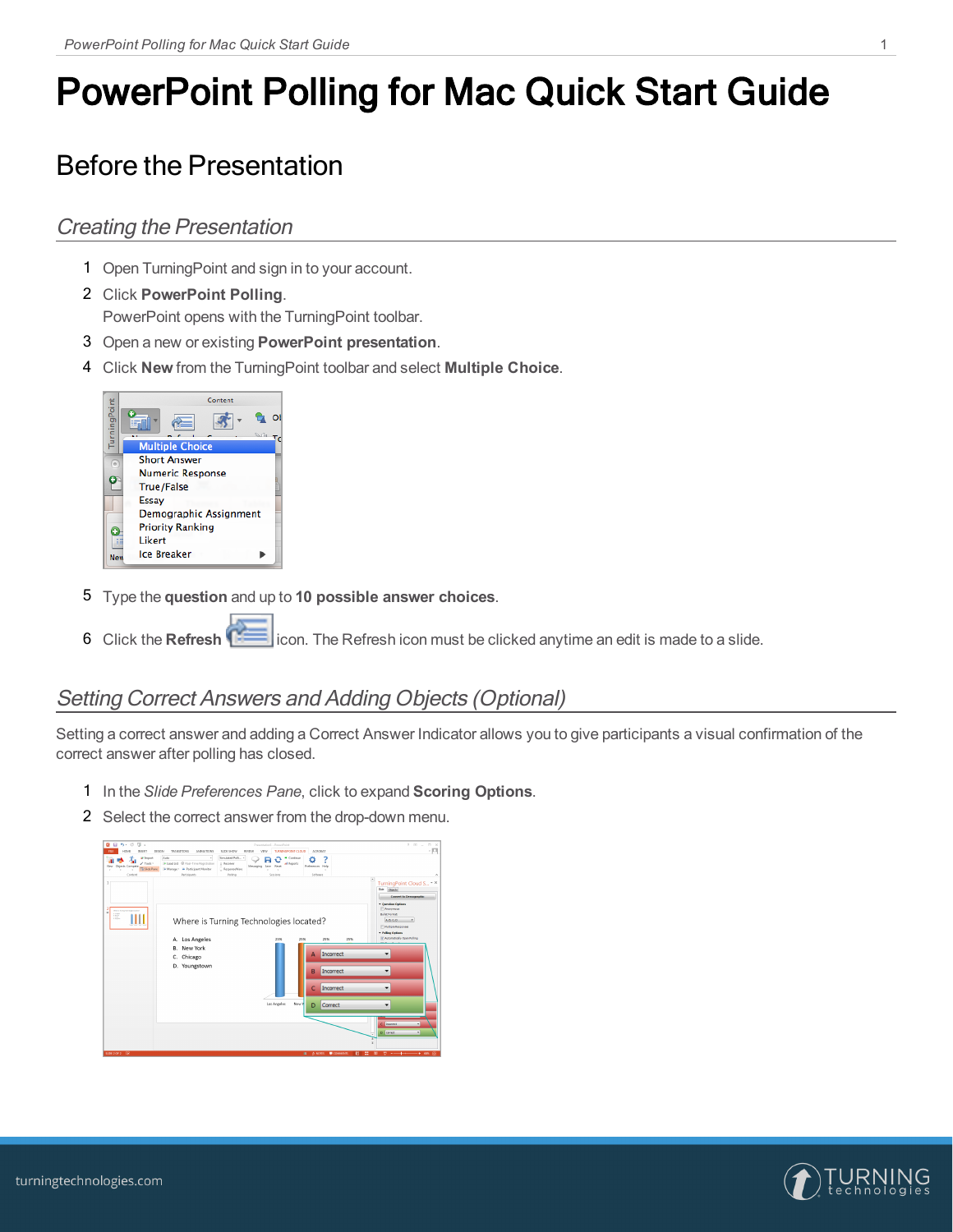| ◯ ○ Slide 2 Preferences       |
|-------------------------------|
| <b>▼ Question Options</b>     |
| Anonymous                     |
| <b>Bullet Format:</b>         |
| $A, B, C, D \div$             |
| Multiple Responses            |
| Polling Options               |
| Show Results                  |
| <b>After Polling</b><br>÷     |
| First Response Only           |
| Scoring Options               |
| <b>Correct Point Value:</b>   |
| 1                             |
| <b>Incorrect Point Value:</b> |
| n                             |
| Speed Scoring                 |
| Show Advanced Scoring         |
| A No Value<br>$\div$          |
| No Value<br>B.<br>÷           |
|                               |
| C No Value<br>÷               |
| √ No Value                    |
| Correct                       |
| Incorrect                     |
| <b>Convert To Demographic</b> |
|                               |

#### **NOTE**

When editing a slide, or a slide's preferences, verify that the *Slide Preferences Pane* reflects the appropriate slide number. If it does not, verify that the appropriate slide is selected and click once on the *Slide Preferences Pane*.

- 3 Click the **Objects** icon from the TurningPoint toolbar.
- 4 Mouse over **Correct Answer Indicator** and select the indicator of your choice.



#### Saving the Presentation

- 1 Click **File**, mouse over **Save As** and save your PowerPoint presentation to the location you typically save your files.
- 2 Exit PowerPoint.

The TurningPoint Dashboard opens.

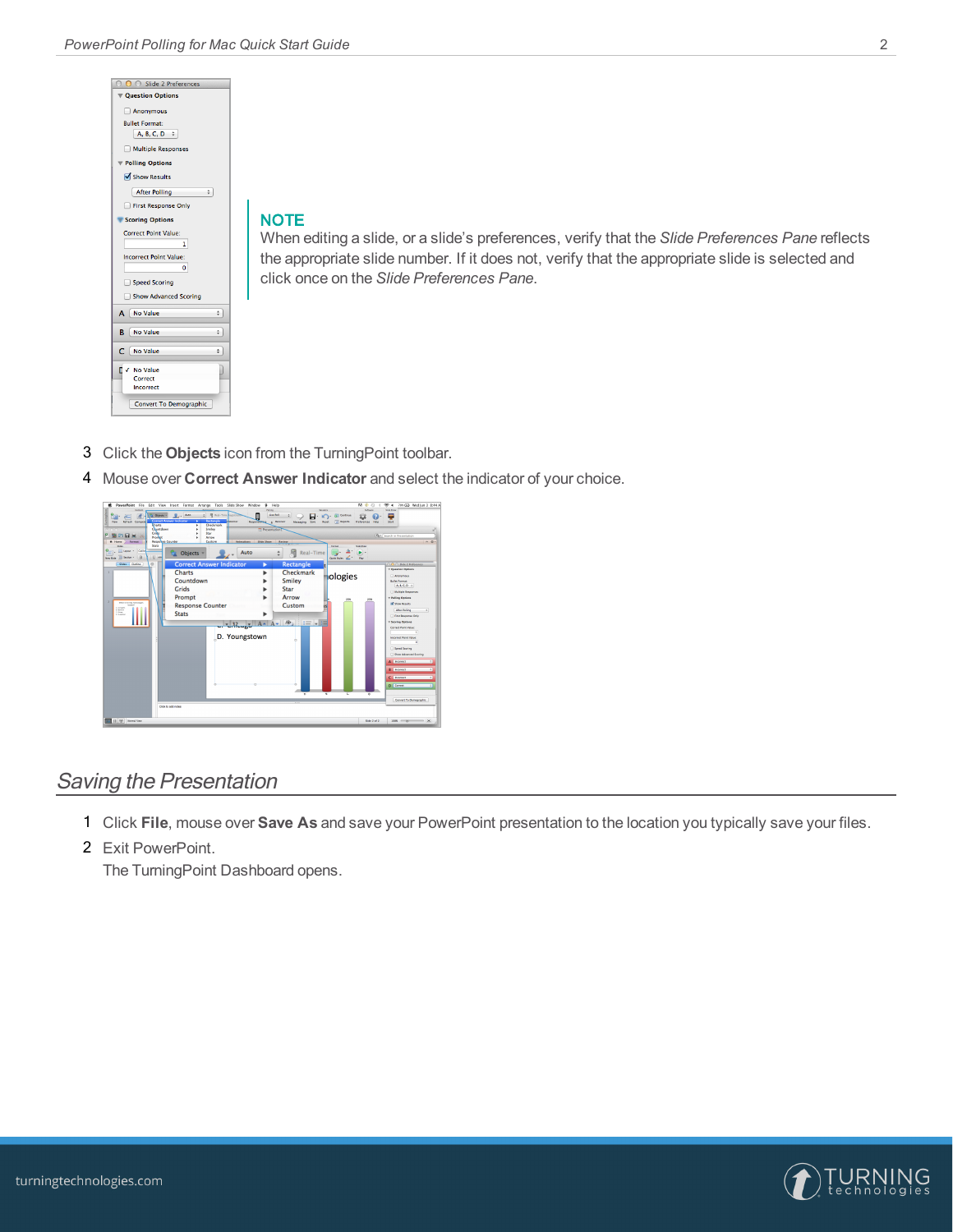## During the Presentation

### Running the Presentation

1 Plug in the **receiver** (if using clickers).

- 2 Open TurningPoint and sign in to your account.
- 3 Verify the receiver connection and/or connect to TurningPoint App.
- 4 Select a **course** (optional).
- 5 Click **PowerPoint Polling**.
- 6 Open the **presentation**.
- 7 Click **Reset** and select **Session**.



- 8 Start the Slide Show from the TurningPoint toolbar.
- 9 Click **Start** to open polling.
- 10 Click **Stop** to close polling.

Press the spacebar, enter/return key or down arrow to advance the slide. If using a mouse, a mouse click also advances the slide. Alternatively, a PresenterCard may be used to advance slides and control polling.

Continue until the Slide Show is finished.

- 11 When finished running the presentation, click **Save** from the TurningPoint toolbar and select **Save Session** (if saving results is desired).
- 12 **Close** PowerPoint to return the TurningPoint dashboard.